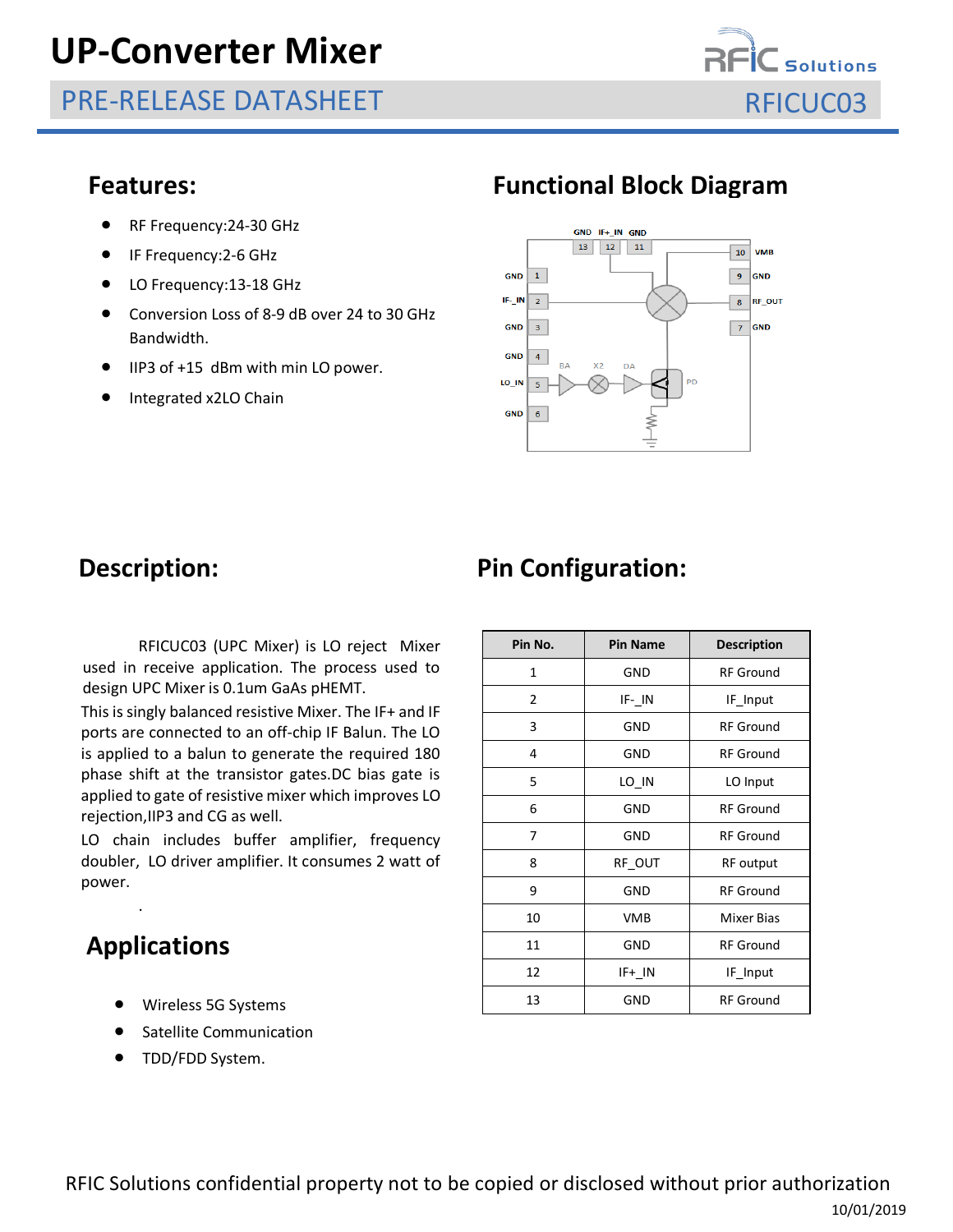

### **Electrical Specification:**

The electrical specifications apply at TA=+25°C in a 50Ω system. Typical data shown is for a down conversion application with a -7 dBm sine wave LO input.

| <b>Parameter</b>                                                                    | <b>Test Condition</b>    | <b>Min</b>                   | <b>Typ</b> | <b>Max</b>               | <b>Unit</b> |
|-------------------------------------------------------------------------------------|--------------------------|------------------------------|------------|--------------------------|-------------|
| RF (Port 1) Frequency Range                                                         |                          | 24                           |            | 30                       | GHz         |
| LO (Port 2) Frequency Range                                                         | ۰                        | 13                           |            | 18                       | GHz         |
| IF (Port 3) Frequency Range                                                         | $\overline{\phantom{a}}$ | $\overline{2}$               |            | 6                        | GHz         |
| Conversion Loss (CL)                                                                | $IF = 2 GHz$             | -9                           |            | -8                       | dB          |
|                                                                                     | $IF = 4 GHz$             | $-9.5$                       |            | -8                       |             |
|                                                                                     | $IF = 6 GHz$             | $-9$                         |            | -8                       |             |
| Image Rejection (IR)                                                                | $@IF=6GHz$               |                              | 13         |                          | dBc         |
| <b>Isolation</b>                                                                    | LO to RF                 | $\qquad \qquad \blacksquare$ | $21+$      |                          | dB          |
|                                                                                     | LO to IF                 | $\qquad \qquad \blacksquare$ | $24+$      |                          | dB          |
|                                                                                     | RF to IF                 | $\qquad \qquad \blacksquare$ | $28+$      | $\overline{\phantom{a}}$ | dB          |
| Input IP3 (IIP3)<br>RF power = $-20$ dBm, Freq spacing=<br>100MHz, LO Power =-7 dBm | $IF = 2 GHz$             | 15                           | 20         | 26                       | dBm         |
|                                                                                     | $IF = 4 GHz$             | 16                           | 25         | 26                       | dBm         |
|                                                                                     | $IF = 6 GHz$             | 15                           | 16         | 18                       | dBm         |
| Input 1 dB Gain Compression Point<br>(P1dB)                                         |                          |                              | 11         |                          | dBm         |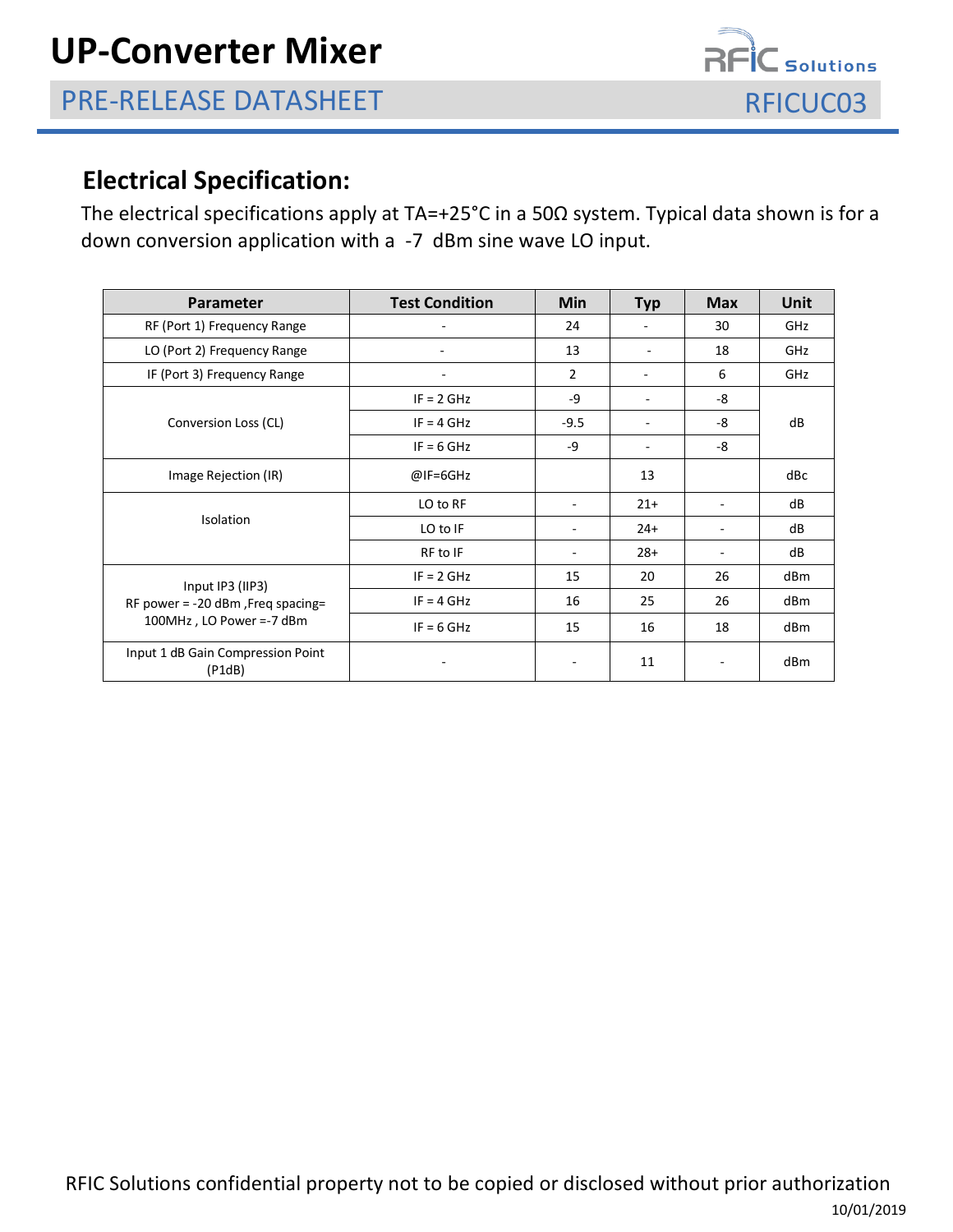

**Typical Performance Curves:** The test conditions and frequency plan below applies to all following sections, unless otherwise specified.

**Frequency spacing = 100 MHz , LO power = - 7 dBm**



**LO Suppression**  $\circ$ IF=2 GHz IF=4 GHz -5 LO Suppresion (dBc)  $F=6$  GHz  $-10$  $-15$  $-20$  $-25$ 24 26 28 30 RF Freq (GHz)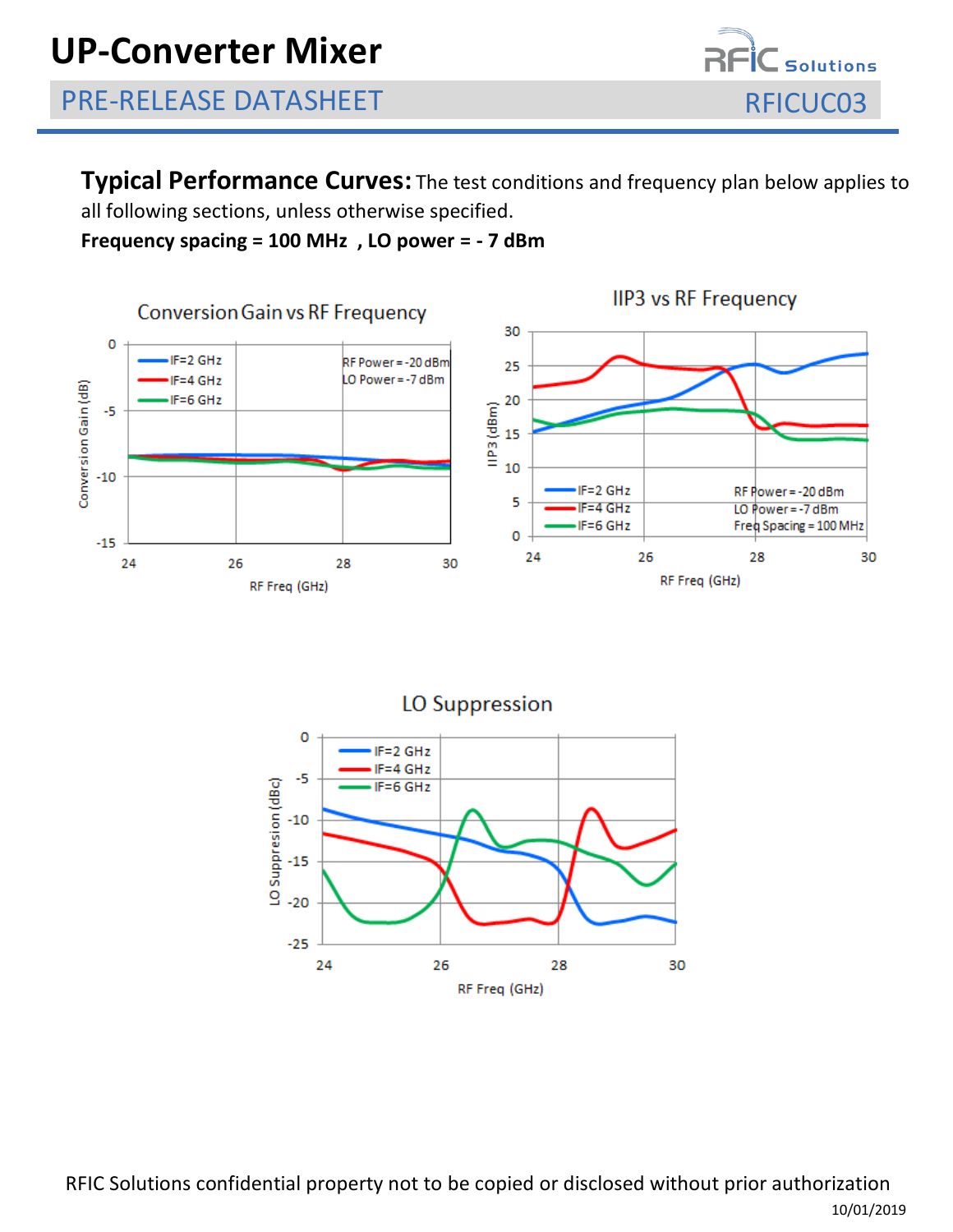# **UP-Converter Mixer**

## PRE-RELEASE DATASHEET RELEASE OF A STREET AND RELEASE OF A STREET AND RELEASE OF A STREET AND RELEASE OF A STR







RFIC Solutions confidential property not to be copied or disclosed without prior authorization 10/01/2019